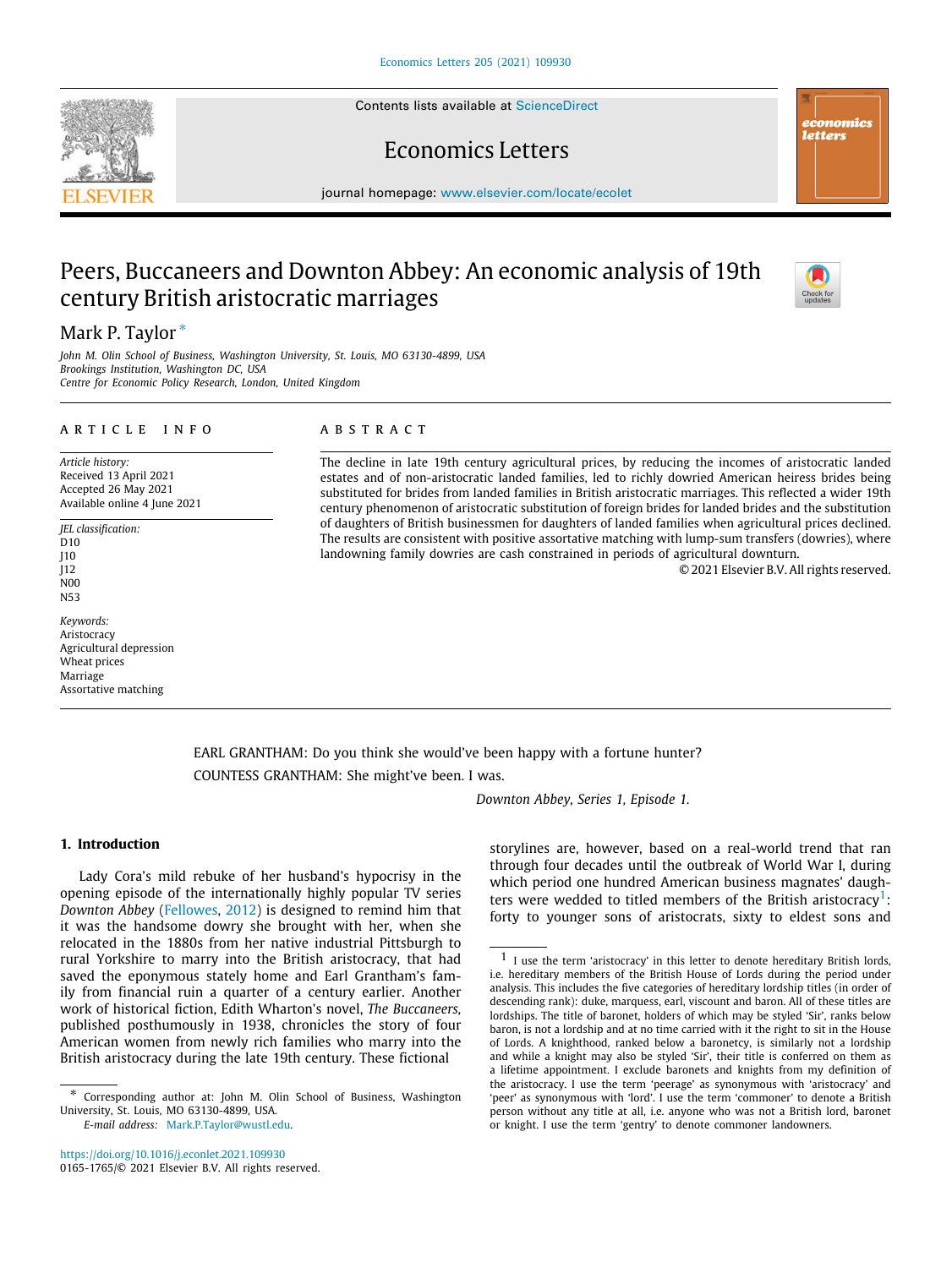<span id="page-1-0"></span>heirs to titles, and six to holders of the highest aristocratic rank of duke([Montgomery,](#page-4-1) [1989](#page-4-1); [De Courcy,](#page-4-2) [2017](#page-4-2)); or, calculated another way, 'Between 1870 and 1914, fully 10 percent of [male] aristocratic marriages followed this novel pattern' [\(Cannadine,](#page-4-3) [1990,](#page-4-3) p. 347). Given that the British aristocracy was generally regarded as the most exclusive club in the world outside of the British royal family, this is a remarkable phenomenon, which I investigate in this letter.<sup>[2](#page-1-0)</sup> My hypothesis is that the accelerated decline in agricultural prices in the late 19th century, which reduced the income of aristocratic landed estates at the same time as it reduced the income of the British landed gentry, led to richly dowried American brides being substituted for women from the landed gentry (i.e. untitled land owners)—traditionally the chief source of women marrying into the British aristocracy. As noted by [Stone](#page-4-4) ([1961](#page-4-4)), for example, the tradition among the British aristocracy was not to fix the marriage settlement according to any fixed tariff but rather to allow it to be determined by 'the simple factor of the laws of supply and demand' of the marriage market and the willingness to pay of the father of the bride, the latter being largely determined (for landed families, at least) by agricultural prices.

The British agricultural depression is usually dated from the early 1870s to the end of the century [\(Fletcher](#page-4-5), [1973;](#page-4-5) [Thompson,](#page-4-6) [1963\)](#page-4-6), and was largely caused by the fall in grain prices that followed the opening up of the American prairies to cultivation in the 1870s, the late 19th century expansion of the American railway transport system, the advent of inexpensive international transportation with the rise of steamships, and other advances in agricultural technology [\(Conacher](#page-4-7), [1973;](#page-4-7) [Fletcher](#page-4-5), [1973\)](#page-4-5). For these reasons, the British Corn Laws having been repealed in 1846, cheap imports of vast amounts of American prairie wheat were able to flood the market and undercut and overwhelm British wheat farmers, a large proportion of whom were tenant farmers on landed estates: 'The effects were to be seen in mounting arrears of rent, bankrupt and ruined tenants, and falling rent rolls' [\(Thompson,](#page-4-6) [1963](#page-4-6), pp. 308–309).

It was during exactly this period that there was an influx of American heiresses into the British aristocracy, and I demonstrate below the substitution of rich foreign brides for British landed brides during this time. In addition, however, I also show that – at the same time but to a lesser extent – brides from British business families were also substituted for landed brides, and that this substitution phenomenon of foreign and business brides for landed brides was prevalent, albeit to a lesser extent, for the whole of the 19th century when agricultural prices declined.

# **2. Data**

My source of historical data on marriages of the British aristocracy is [Thomas](#page-4-8) [\(1972](#page-4-8)). The total number of aristocratic marriages studied is 1727, from 315 families, made up of 22 dukedoms, 14 marquessates, 127 earldoms, 32 viscountcies and 120 baronies. I also use data on London wheat prices from [Solar and Klovland](#page-4-9) ([2011\)](#page-4-9) as well as a historical series on the British retail price index from [Clark](#page-4-10) ([2021\)](#page-4-10).

#### <span id="page-1-1"></span>**3. Empirical analysis[3](#page-1-1)**

<span id="page-1-2"></span>[Table 1](#page-2-0) shows data on marriages by the British aristocracy to partners from *outside* of the aristocracy (exogamous or outmarriages), for cohorts of aristocratic males born in 20-year periods for a one-hundred year period beginning 1780, including exogamous marriages to the daughters of knights, baronets, untitled British commoners and foreigners. [Hollingsworth](#page-4-12) [\(1964\)](#page-4-12), notes the remarkable stability of the mean age at which aristocratic males married during the 19th century, namely aged  $33<sup>4</sup>$  $33<sup>4</sup>$  $33<sup>4</sup>$  Hence, we can infer that the likely period of marriage of each cohort is around 33 years later (so that, e.g., the cohort born 1860–1879 was likely married in the period 1893–1912). While [Thomas](#page-4-8) ([1972](#page-4-8)) records details of aristocratic exogamous marriages to foreign – i.e. non-British – brides, he does not provide a further breakdown by nationality. However, his count of aristocratic out-marriages to foreigners for the cohorts born 1840–1859 and 1860–1879 is  $42 + 51 = 93$  [\(Table 1](#page-2-0)), covering a likely marriage period spanning 1873–1912. Given Montgomery's count of 100 aristocratic out-marriages to American women over the period 1870–1914 [\(Montgomery](#page-4-1), [1989,](#page-4-1) Appendix A), this implies that Thomas's count of foreign brides is a close proxy for the number of American brides marrying into the aristocracy in the four decades before World War I.

[Table 1](#page-2-0) shows that, while the percentage of exogamous marriages to daughters of British commoners is relatively stable during the 19th century, at around three quarters, there is a downward movement to just two-thirds for the cohort born 1860–1879 (marriages around the period 1893–1912). But most striking is the dramatic increase in the percentage of exogamous marriages to foreigners towards the end of the century, which more than doubles for the 1840–1859 cohort and increases again for the following cohort to around 20%, these two cohorts having likely marriage periods spanning 1873–1912, overlapping with the agricultural depression.

In [Table 2](#page-2-1), I exclude marriages of the daughters of knights and baronets and consider only exogamous marriages to British commoners and foreigners. I then break down this total according to: the profession of the father of the exogamous commoner bride, whether the bride's family was landed, and whether the bride was foreign.

[Table 2](#page-2-1) illustrates that the standard way for a family to gain admission to the aristocracy was to become landed: aristocratic marriage alliances with untitled landed families comprised by far the largest proportion of exogamous marriages to commoners in all periods. Marriages to daughters of clergymen or military officers compose the next highest proportion of exogamous marriages to British commoners during most of the 20-year periods prior to the agricultural depression years (which is not surprising, given that the military and the church were the career paths of most younger sons of aristocratic families who did not inherit titles because of the laws of primogeniture). In contrast, exogamous marriages to daughters of men classed as being in business never breaks single figures as a percentage of the whole during either century: wealth 'tainted by trade' needed purification through the possession of land before it became acceptable in the very highest social circles. Presumably because of the wealth attached to business families, however, the proportion of exogamous business brides nevertheless dominates exogamous marriages to daughters of men engaged in other upper-middle

<sup>2</sup> Indeed, one such 'buccaneer', Frances Ellen Work, daughter of New York stockbroker Franklin H. Work, married into the aristocracy in 1880 (her husband later becoming the 3rd Baron Fermoy) and became the matrilineal great-greatgrandmother of Diana, Princess of Wales, and a direct matrilineal forebear of the present second and third heirs to the British throne([Williamson,](#page-4-11) [1981](#page-4-11); [De](#page-4-2) [Courcy,](#page-4-2) [2017,](#page-4-2) pp. 272–277).

<sup>3</sup> Further analysis of the data, extended to the 18**th** century, is available in [Taylor](#page-4-13) [\(2021](#page-4-13)).

<sup>4</sup> Of the four 19th century aristocratic cohorts examined by [Hollingsworth](#page-4-12) [\(1964](#page-4-12)), that for 1850–1874 has a mean age at marriage of 34 while the other three are 33: [Hollingsworth](#page-4-12) ([1964](#page-4-12), Table 2, p. 11).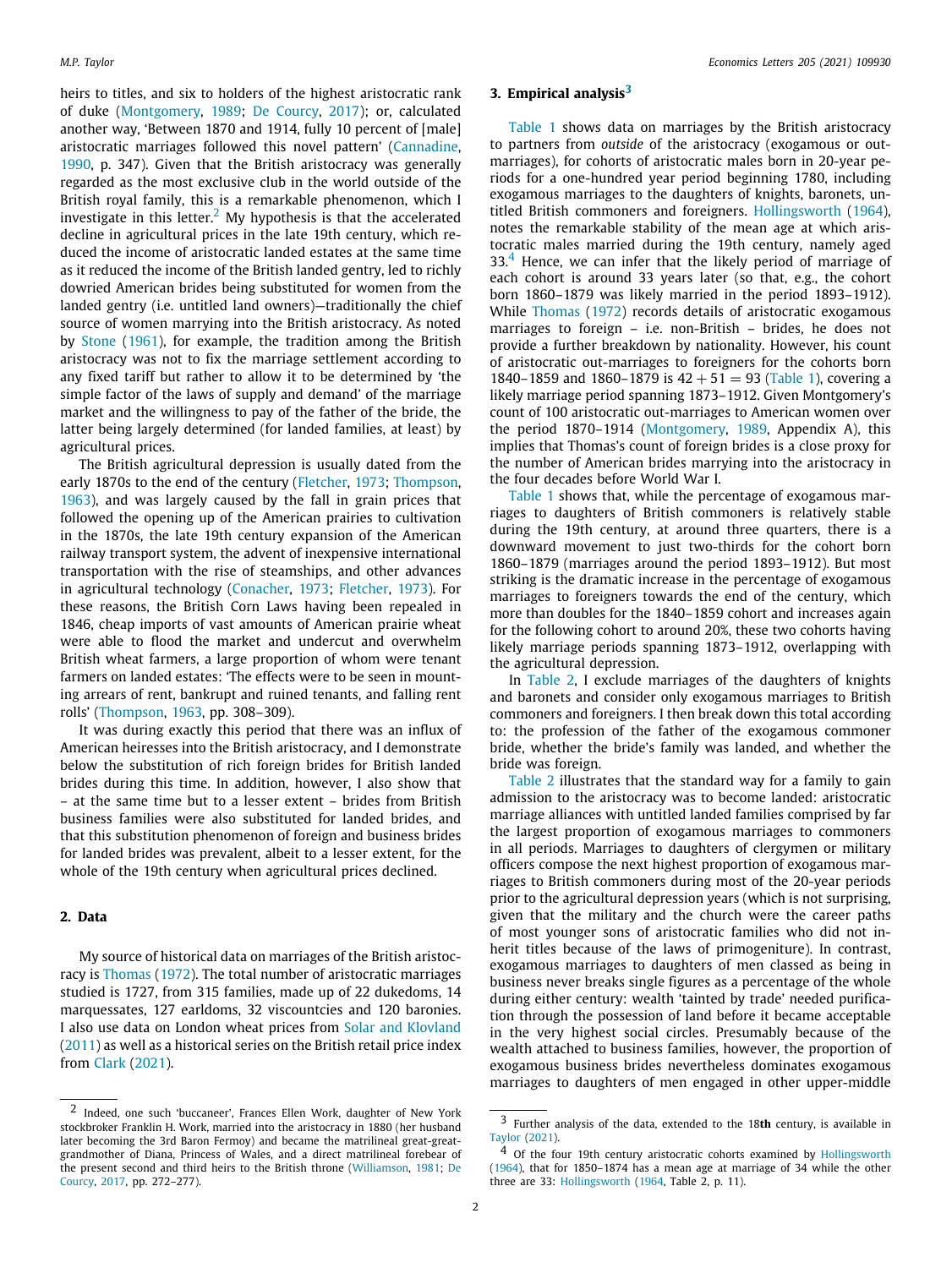<span id="page-2-0"></span>

Out-marriages of the British peerage to daughters of foreigners, knights, baronets and British commoners.

| Cohort born | Total out-marriages | Marriages to daughters of: |        |         |        |                 |        |                   |      |
|-------------|---------------------|----------------------------|--------|---------|--------|-----------------|--------|-------------------|------|
|             |                     | Foreigners                 | $\chi$ | Knights | $\chi$ | <b>Baronets</b> | $\chi$ | British commoners | $\%$ |
| 1780-99     | 221                 |                            | 3.6    |         | 3.2    | 24              | 10.9   | 182               | 82.3 |
| $1800 - 19$ | 278                 | 27                         | 9.7    | 17      | 6.1    | 27              | 9.7    | 207               | 74.5 |
| 1820-39     | 245                 | 16                         | 6.5    | 12      | 4.9    | 34              | 13.9   | 183               | 74.8 |
| 1840-59     | 291                 | 42                         | 14.4   | 10      | 3.4    | 21              | 7.2    | 218               | 74.8 |
| 1860-79     | 252                 | 51                         | 20.2   | 10      | 4.0    | 23              | 9.1    | 168               | 66.7 |

**Table 2**

<span id="page-2-1"></span>Out-marriages of the British peerage to daughters of foreigners and British commoners, broken down by foreigners and family profession of British commoners. *Cohort born Total to Marriages to daughters of:*

|         | foreigners and<br><b>British</b><br>commoners |            |                            |          |                 |         |               |                        |           |          |           |
|---------|-----------------------------------------------|------------|----------------------------|----------|-----------------|---------|---------------|------------------------|-----------|----------|-----------|
|         |                                               | Foreigners | Landed                     | Military | <b>Business</b> | Church  | Law           | Admin.                 | Academic, | Medicine | Misc. and |
|         |                                               | $\chi$     | $\mathbf{o}$<br>$\sqrt{2}$ | $\chi$   | $\chi$          | o<br>/o | $\alpha$<br>6 | $\alpha$<br>$\sqrt{2}$ | art and   | $\chi$   | unknown   |
|         |                                               |            |                            |          |                 |         |               |                        | science   |          |           |
|         |                                               |            |                            |          |                 |         |               |                        | $\chi$    |          | $\chi$    |
| 1780-99 | 190                                           | 4.2        | 46.3                       | 11.1     | 5.3             | 10.0    | 1.6           | 1.6                    | 1.6       | 0.5      | 17.9      |
| 1800-19 | 234                                           | 11.5       | 39.7                       | 14.5     | 5.6             | 9.0     | 2.1           | 2.1                    | 0.9       | 0.4      | 14.0      |
| 1820-39 | 199                                           | 8.0        | 41.2                       | 18.1     | 1.5             | 10.1    | 2.5           | 3.5                    | 2.0       | 1.0      | 12.1      |
| 1840-59 | 260                                           | 16.2       | 33.8                       | 15.8     | 4.2             | 11.2    | 3.1           | 3.5                    | 1.9       | 0.8      | 9.6       |
| 1860-79 | 219                                           | 23.3       | 29.2                       | 19.2     | 6.8             | 4.1     | 4.6           | 0.9                    | 0.0       | 0.9      | 11.0      |

class professions such as law and medicine. Coincident with the late 19th century decline in the percentage of exogamous landed marriages, it is noticeable that the percentage of outmarriages to foreigners rises, doubling as a percentage of the whole of the untitled or foreign marriages, to over 16 percent for the 1840–1859 cohort (likely married 1873–1892, during the agricultural depression) and increasing again to around a quarter of all exogamous marriages for the following cohort.

These informal results are consistent with my hypothesis and suggest that it may be worthwhile pursuing more formal tests, as described next.

### *3.1. Small-sample inference with a century of data*

[Thomas](#page-4-8) ([1972\)](#page-4-8) reports only cohort-level data for 20-year cohorts, making statistical analysis difficult because of the resulting small number of overall observations. However, it is important to note that while the number of observations is small, they nevertheless span 1727 marriages during a period of over a century, and a breadth of 315 aristocratic families, and are aggregated over 20-year periods, so one would expect movements in the data to represent fundamental economic and social forces, with a low noise-to-signal ratio. I therefore apply inferential statistical techniques appropriate to such a scenario.

<span id="page-2-2"></span>In order to test for the effect of the agricultural depression on these variables, I constructed a real wheat price series, *RWheat(+33),* as a general indicator of agricultural estate in-comes.<sup>[5](#page-2-2)</sup> In particular, I constructed this series as the 20-year average wholesale price of wheat in London (shillings per quarter), deflated by the retail price index, with initial period as the base, for 20-year periods corresponding to the same birth cohort periods as before but 33 years later; thus, for example, the real wheat price observation *RWheat*(+33) for 1840–1859 is the average London real wheat price during the likely years of marriage

of the cohort born 1840–1859, namely 1873–1892, given that the average age of marriage of male peers was uniformly around 33 years [\(Hollingsworth,](#page-4-12) [1964\)](#page-4-12).

In [Table 3,](#page-3-0) I show the sign of the change  $(\Delta)$  in the series *Foreigners*, *Landed, Business* (from [Table 2\)](#page-2-1) and *RWheat*(+33) from the previous 20-year period, i.e. whether the change from the previous period is positive or negative. If declines in agricultural prices led to declines in the proportion of exogamous marriages to landed brides, then changes in the landed proportion, ∆*Landed*, should be the same sign as changes in the real wheat price, ∆*RWheat*(+33). We have data on these signs for 4 periods or 'trials'. Now if the two series are truly independent then, for any given sign of ∆*RWheat*(+33), the probability of this being matched by the sign of ∆*Landed* is 50% or 0.5. In fact, we can see from [Table 3](#page-3-0) that this sign match occurs in all 4 periods. We can therefore refer this to the binomial probability distribution to calculate the probability of 4 successes occurring in 4 Bernoulli trials when the probability of success in each trial is 0.5. As shown in [Table 3](#page-3-0), this probability is  $0.5<sup>4</sup>=0.0625$ , and we can therefore reject at the 7% significance level the null hypothesis that these two series are statistically unrelated against the alternative hypothesis that they are related as I suggest.

Further, if foreign brides were substituted for landed brides as agricultural prices declined, one would expect ∆*Foreigners* to be *opposite* in sign to ∆*RWheat*(+33). This sign pattern also occurs in all 4 periods, which again has an overall probability of occurring of 0.0625 if the sign of ∆*Foreigners* in each period were truly random given the sign of ∆*RWheat*(+33) (4 successes in 4 Bernoulli trials each with 0.5 probability of success); so we can again reject at the 7% level the null hypothesis that the series are unrelated against the alternative that they are related as I suggest. The same is true of business brides: the predicted sign pattern (sign of ∆*Business* opposite to the sign of ∆*RWheat*(+33)) occurs in all 4 periods (probability 0.0625) so that we can reject at the 7% level the null hypothesis that the business bride and real wheat price series are unrelated against the alternative hypothesis that they move in opposite directions as business brides were substituted for landed brides as the wheat price declined.

Indeed, the predicted sign patterns occur for *all* series in *all* 4 periods([Table 3\)](#page-3-0). The probability of all signs occurring as predicted when they are in fact unrelated and random is quite low. If the probability of any individual sign occurring is an

<sup>5</sup> Thompson points out that the fortunes of arable and livestock farmers diverged somewhat, although rents on most estates fell during this period, regardless of farming specialization [\(Thompson](#page-4-6), [1963](#page-4-6), pp. 310–311), so that wheat prices should be a good general agricultural economic indicator. Replacing the real wheat price with an index constructed as the equally-weighted harmonic mean of normalized wholesale wheat and beef prices (the latter also from [Solar](#page-4-9) [and Klovland,](#page-4-9) [2011](#page-4-9)) yields qualitatively identical results.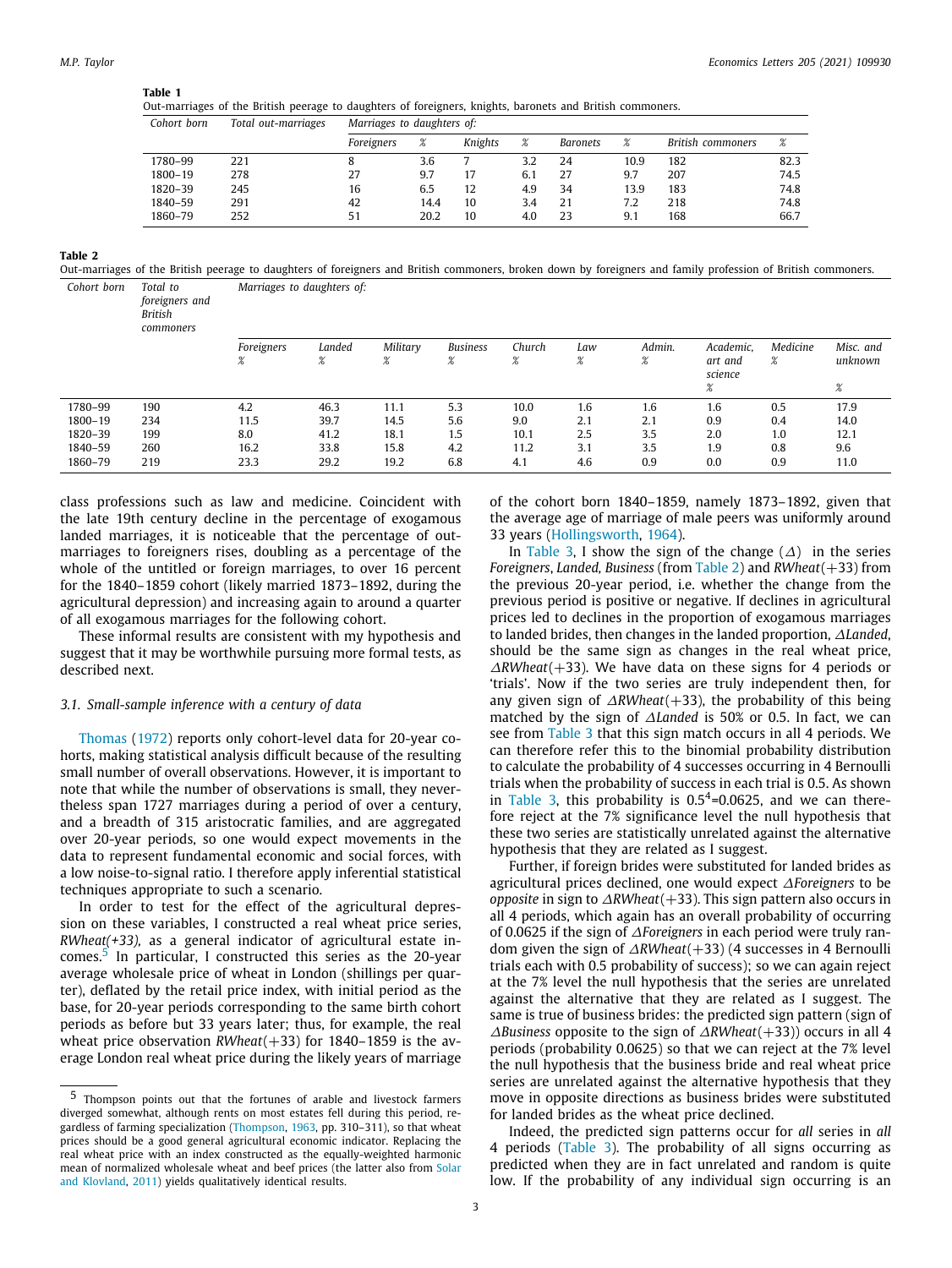#### **Table 3**

<span id="page-3-0"></span>Qualitative changes in the proportions of out-marriages of the British peerage to daughters of foreigners and of British landed and business families, and in the real price of wheat.

| Cohort born              | $\triangle Business$ | $\triangle$ Foreigners | $\Delta$ Landed | $\triangle$ RWheat(+33) | Likely marriage period |
|--------------------------|----------------------|------------------------|-----------------|-------------------------|------------------------|
| 1800-1819                |                      |                        |                 |                         | 1833-1852              |
| 1820-1839                |                      |                        | $\pm$           | $\ddot{}$               | 1853-1872              |
| 1840-1859                |                      |                        |                 |                         | 1873-1892              |
| 1860-1879                | ÷                    |                        |                 | -                       | 1893-1912              |
| # sign as predicted      | [0.0625]             | [0.0625]               | [0.0625]        |                         |                        |
| # all signs as predicted |                      |                        |                 | 4                       |                        |
|                          |                      |                        |                 | $[2.44 \times 10^{-4}]$ |                        |

Note: The table shows the sign of the change (∆) in the series *Foreigners, Landed, Business* and *RWheat*(+33) from the previous period. '*#sign as predicted*' denotes the total count of cases when the sign of the change is opposite to the sign of ∆*RWheat*(+33) (for ∆*Business* and ∆*Foreigners* ) or the count of cases where the sign of ∆*Landed* matches the sign of ∆*RWheat*(+33), for the periods indicated. '#all signs as predicted ' denotes the total count of cases when the sign of all changes are as predicted, given the sign of ∆*RWheat*(+33). Figures in square brackets denote the probability of the various counts occurring, referred to the appropriate binomial probability distribution under the null hypothesis that the sign of any change in exogamous marriage proportion in the table occurs independently with equal probability of being positive or negative.

#### **Table 4**

<span id="page-3-2"></span>Qualitative changes in the proportions of out-marriages of the British peerage to daughters of military officers and of clergymen, and in the real price of wheat.

| Cohort born              | $\triangle$ Military | $\triangle$ Church | $\Delta$ Landed | $\triangle$ RWheat(+33) | Likely marriage period |
|--------------------------|----------------------|--------------------|-----------------|-------------------------|------------------------|
| 1800-1819                |                      |                    |                 |                         | 1833-1852              |
| 1820-1839                |                      |                    |                 | $\ddot{}$               | 1853-1872              |
| 1840-1859                |                      |                    |                 |                         | 1873-1892              |
| 1860-1879                |                      | -                  |                 |                         | 1893-1912              |
| # sign as predicted      |                      |                    |                 |                         |                        |
|                          | [0.375]              | $[0.250]$          | [0.0625]        |                         |                        |
| # all signs as predicted |                      |                    |                 |                         |                        |
|                          |                      |                    |                 | [0.335]                 |                        |

Note: The table shows the sign of the change (∆) in the series *Military, Church, Landed* and *RWheat*(+33) from the previous period. '*#sign as predicted*' denotes the total count of cases when the sign of the change matches the sign of ∆*RWheat*(+33), for the periods indicated. '#all signs as predicted ' denotes the total count of cases when the sign of all changes match. Figures in square brackets denote the probability of the various counts occurring, referred to the appropriate binomial probability distribution under the null hypothesis that the sign of any change in exogamous marriage proportion in the table occurs independently with equal probability of being positive or negative.

<span id="page-3-1"></span>independent 0.5, then for any given sign of ∆*RWheat*(+33) the probability of the compound event of the sign of all 3 of the other changes falling in line in any one period as predicted is  $0.5<sup>3</sup> = 0.125$ ; and the probability of 4 successes in 4 Bernoulli trials (4 periods) in which the probability of success is 0.125 is  $0.125^4 = 2.44 \times 10^{-4.6}$  $0.125^4 = 2.44 \times 10^{-4.6}$  $0.125^4 = 2.44 \times 10^{-4.6}$  Hence, we can reject at the 1% level the joint hypothesis that the series were completely unrelated during the whole of the 19th century against the alternative hypothesis that both domestic business brides and foreign brides were substituted for landed brides as agricultural incomes declined in real terms (and conversely as agricultural incomes rose).

At first sight, it might be thought that the categories of aristocratic marriages that we have been examining are not independent because they are measured as a proportion of exogamous marriages. However, as shown in [Table 2,](#page-2-1) there are in fact 10 such categories, or 7 degrees of freedom when analyzing 3 of the 10 categories of exogamous marriages. To demonstrate this, consider [Table 4,](#page-3-2) which displays a similar analysis for the other major categories of exogamous marriages, namely exogamous marriages to the daughters of military officers and of clergymen (*Military* and *Church* from [Table 2\)](#page-2-1), together with ∆*Landed* and ∆*RWheat*(+33).

[Table 4](#page-3-2) shows that the signs of ∆*Military* and ∆*Church* match that of ∆*RWheat*(+33) in 2 and 3 of the 4 time periods, respectively, with binomial probabilities  $\binom{4}{2}0.5^4$  = 0.375 and  $\binom{4}{1}0.5^4$  = 0.25 under the null hypothesis of independence, so

that we cannot reasonably reject the hypothesis of independence from the real wheat price for either series. In fact, The signs of ∆*Military* and ∆*Church* match in only 1 one period out of the 4, for the cohort 1820–1839, when indeed all signs match (the only discernible systematic pattern) but with an equally unimpressive overall binomial probability of  $\binom{4}{1}$ 0.125<sup>1</sup> $(1-0.125)^3 = 0.335$  (for 1 success in 4 trials).

#### **4. Conclusion**

In this letter, I have examined the phenomenon of the significant proportion of British male aristocratic exogamous marriages that were to American heiresses during the four decades leading up to World War I. My hypothesis is that the accelerated decline in British agricultural prices in the late 19th century, which reduced the income of aristocratic landed estates at the same time as it reduced the income of commoner landed families, led to richly dowried American brides being substituted for brides from untitled British landed families—traditionally the chief source of women marrying into the aristocracy. I provided both informal and formal empirical analysis that is strongly supportive of this hypothesis. I also showed, however, that this was part of a wider phenomenon whereby foreign brides were substituted for British exogamous landed brides during the whole of the 19th century when agricultural prices declined. Further, there is also significant evidence of substitution of British business brides for landed brides during the 19th century when agricultural prices fell. These results are consistent with a form of positive assortative matching in the aristocratic marriage market [\(Becker,](#page-4-14) [1973](#page-4-14)), supplemented by a lump-sum transfer to the bridegroom (i.e. dowry; [Becker,](#page-4-15) [1991,](#page-4-15) pp. 126–129). During a period of agricultural decline there

<sup>6</sup> Equivalently, the binomial probability can be calculated as the probability of 12 successes in 12 Bernoulli trials each with probability 0.5 of success, i.e.  $0.5^{12} = 2.44 \times 10^{-4}$ .